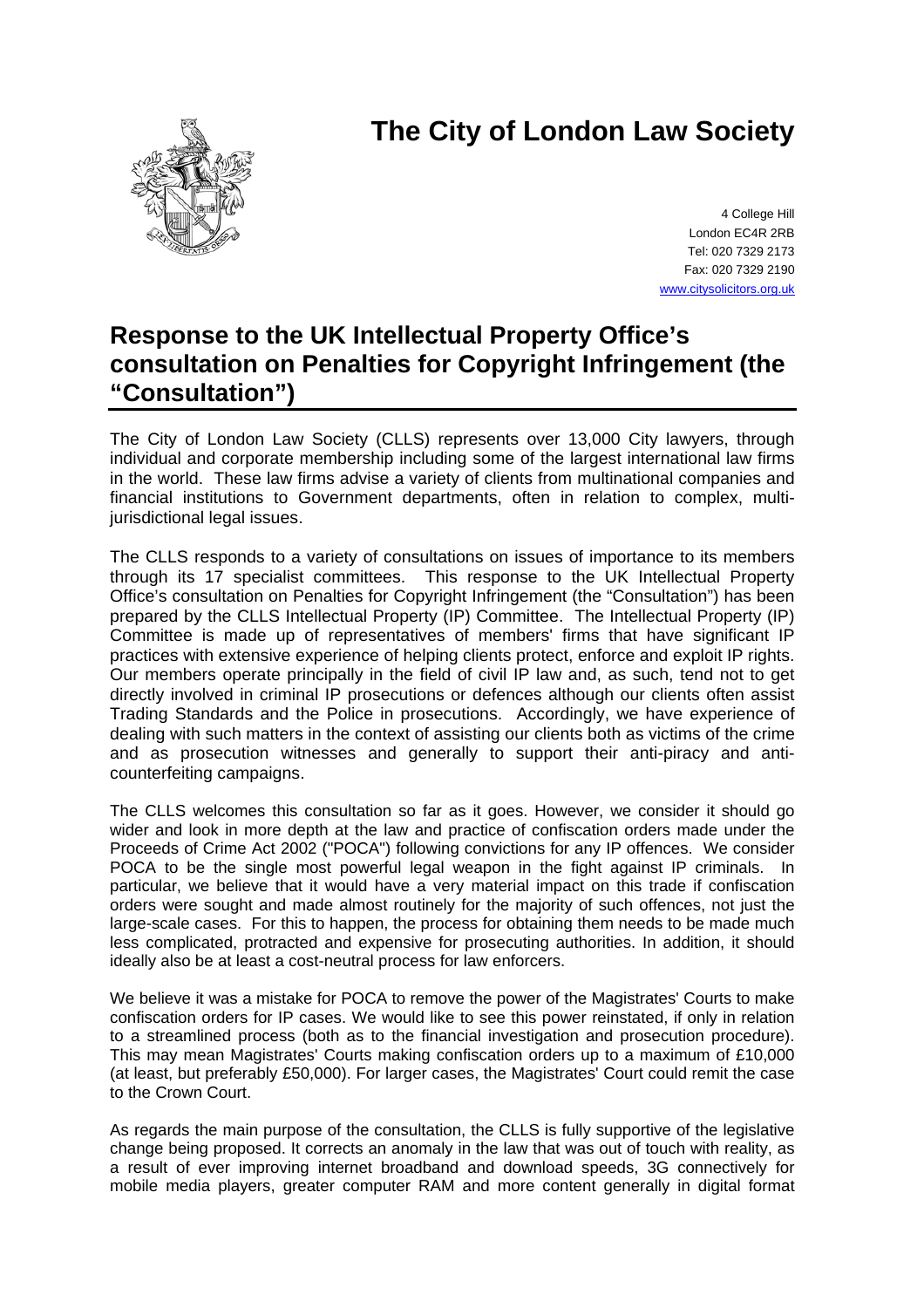(even if encrypted or protected by other digital rights management software). As a result, online infringement of all types of copyright is on the increase and on a scale that is commercially very damaging to copyright owners. Because, relative to the physical world, the start-up costs for such acts of infringement are so low and the detection and prosecution rates are also low, the incentive is there for criminals to focus their efforts on making large profits online.

For Magistrates' Courts to be restricted to imposing fines of no more than £5,000 for such offences is not only an insufficient deterrent but sends the wrong message about such crimes to the public. The option of a fine of £50,000 at least sends a message that the law sees distribution of pirate copies online etc. as a serious criminal offence, which may go some way to reducing what is clearly an existing public appetite to purchase such copies.

Whilst it is possible that large scale infringers will not be deterred by this, not least as prosecutions for this level of crime can already be heard in the Crown Court, hopefully the effect will be that more of such cases are investigated and prosecuted when previously that might not have been the case due to the additional cost of prosecuting in the Crown Court.

To address the UK IPO's questions in turn:

# **1. OPTION 1 – MAKE NO CHANGE TO THE LAW**

1.1 *Do you think that POCA already provides an effective means of depriving offenders of the profits from IP crime?* 

Potentially yes. POCA is clearly a formidable asset in the fight against IP crime. Our experience is that removing money and assets from criminals is considerably more effective than imprisonment or fines alone. As far as we know, the power to do so in the context of IP crime is unique to the UK. In our experience, gained working with clients internationally and from representation on international trade bodies, this power is viewed with considerable envy by law enforcement bodies, IP lawyers and IP rights holders in many other countries.

In practice, however, we think POCA is not being as effective as it could be. We consider it is important that local Trading Standards Departments (TSDs) are both able and inclined to seek POCA confiscation orders for lower value offenders, as well as in the bigger cases. This is not least because it is these offenders that are commonly infringing the IP rights of many rights holders, but none on a sufficiently large scale to justify the time and expense of any one of them commencing civil infringement proceedings to sue for damages. In our view, the fact that a criminal has reaped a lesser benefit from his crimes than others may have done is no reason not to deprive him of those gains. It seems just as likely that those gains will form the foundation for further, expanded, criminal operations in the future. As a result, we consider that POCA orders should be used even more than is currently the case.

We are particularly concerned to ensure that the TSDs have sufficient resources to exploit fully the POCA confiscation procedure for IP crimes. Unfortunately, for many cases, it seems that TSDs see a POCA claim as not worth the extra hassle and cost. This is something which we consider requires further investigation and wider consultation, with LACORS amongst others. Such a consultation should consider the following:

# (a) *Accredited Financial Investigators (AFIs)*

It is not clear to what extent all TSDs across the UK have ready access to AFIs. This is particularly important since only the AFIs can seek some of the ancillary orders central to the process, e.g. account monitoring orders, production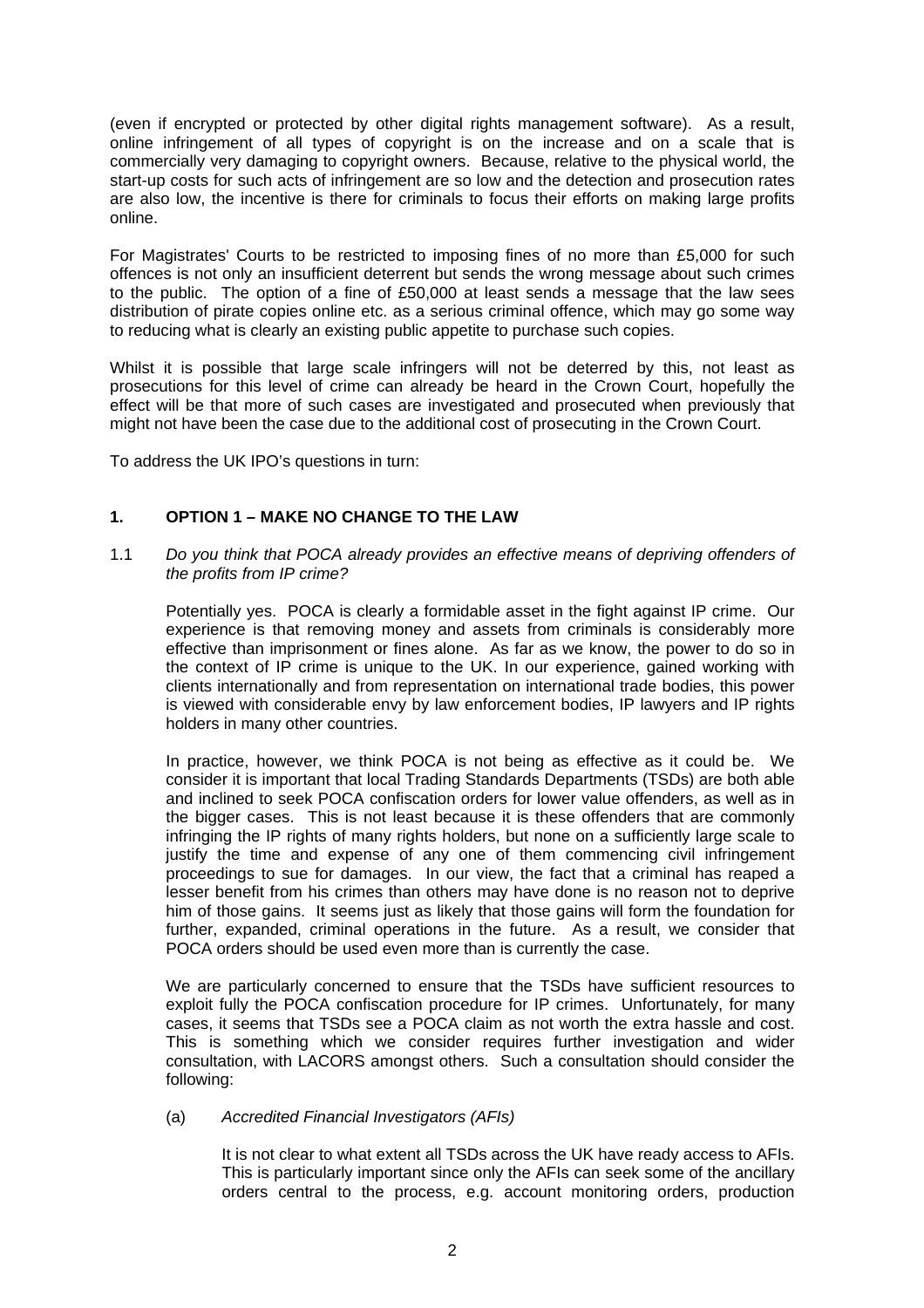orders, disclosure orders and search & seizure warrants. Where a TSD does not have an AFI 'in-house', it must outsource the function to the Police,  $SOCA<sup>1</sup>$  $SOCA<sup>1</sup>$  $SOCA<sup>1</sup>$ or another TSD: any one of which may be suffering from a similar shortage of resources. The CLLS is aware of anecdotal evidence<sup>[2](#page-2-1)</sup> to suggest that this is particularly difficult where the investigation is not of a sufficiently high value. If this is correct, assuming many TSDs lack an AFI, it is likely that a significant number of potential confiscation orders are not being sought.

One option to consider is allowing TSDs to pursue a confiscation order up to a certain limit without the involvement of an AFI. Alternatively, no AFI could be required if the order seeks only to confiscate the benefit derived from the "particular criminal conduct" and not the "general criminal conduct" (the latter sweeping up previous conduct under the criminal 'lifestyle' presumptions).

(b) *Incentivisation scheme* 

Those TSDs without an in-house AFI are further discouraged from pursuing POCA orders as a result of the government's incentivisation scheme. Whilst the scheme itself is commendable, these TSD miss out on a sixth (soon to be a fifth) of the recovered confiscation amount because it will not have conducted the financial investigations itself. This will particularly discourage POCA actions against lower value offenders.

#### (c) *POCA in the Magistrates' Courts*

Apart from AFI resource issues, smaller cases that are otherwise likely to be prosecuted in the Magistrates' Courts now have to be remitted to the Crown Court if any POCA order is being pursued. This adds to costs and delay to the process which can only serve to discourage pursuit of these orders by TSDs, the vast majority of whose prosecutions occur in the Magistrates' Courts. This was not originally the position and is a change made by POCA that, we submit, should be reconsidered as part of a wider consultation process. In particular, for now, it means those TSDs incur the additional cost of hiring counsel to attend separate Crown Court hearings.

We note that there is an option in section 97 of the Serious Organised Crime and Police Act 2005 for secondary legislation to restore the power but only for orders up to £10,000. We believe there would be a benefit in exercising that option, provided this was combined with changes that address the matters set out elsewhere here.

(d) *Specialist advise and assistance for TSDs* 

Given the complications in the current POCA procedures, it is important that suitable bodies of expertise are built up amongst TSDs or otherwise made available to them. Provided SOCA or Regional Asset Recovery Teams (RARTs) can continue to provide TSDs with the level of specialist experience and knowledge that used to be focussed in the Asset Recovery Agency, then it is less material that all TSDs themselves have this expertise. However, at present there are no RARTs for many regions in the UK and we are concerned that SOCA will only be interested in helping in the very large-scale cases.

<span id="page-2-0"></span> $\frac{1}{1}$  Serious Organised Crime Agency, which has assumed the some of the duties of the now defunct Assets Recovery Agency.<br><sup>2</sup> <http://www.newport.gov.uk/stellent/groups/public/documents/report/cont219794.pdf>, paragraph 1.13

<span id="page-2-1"></span>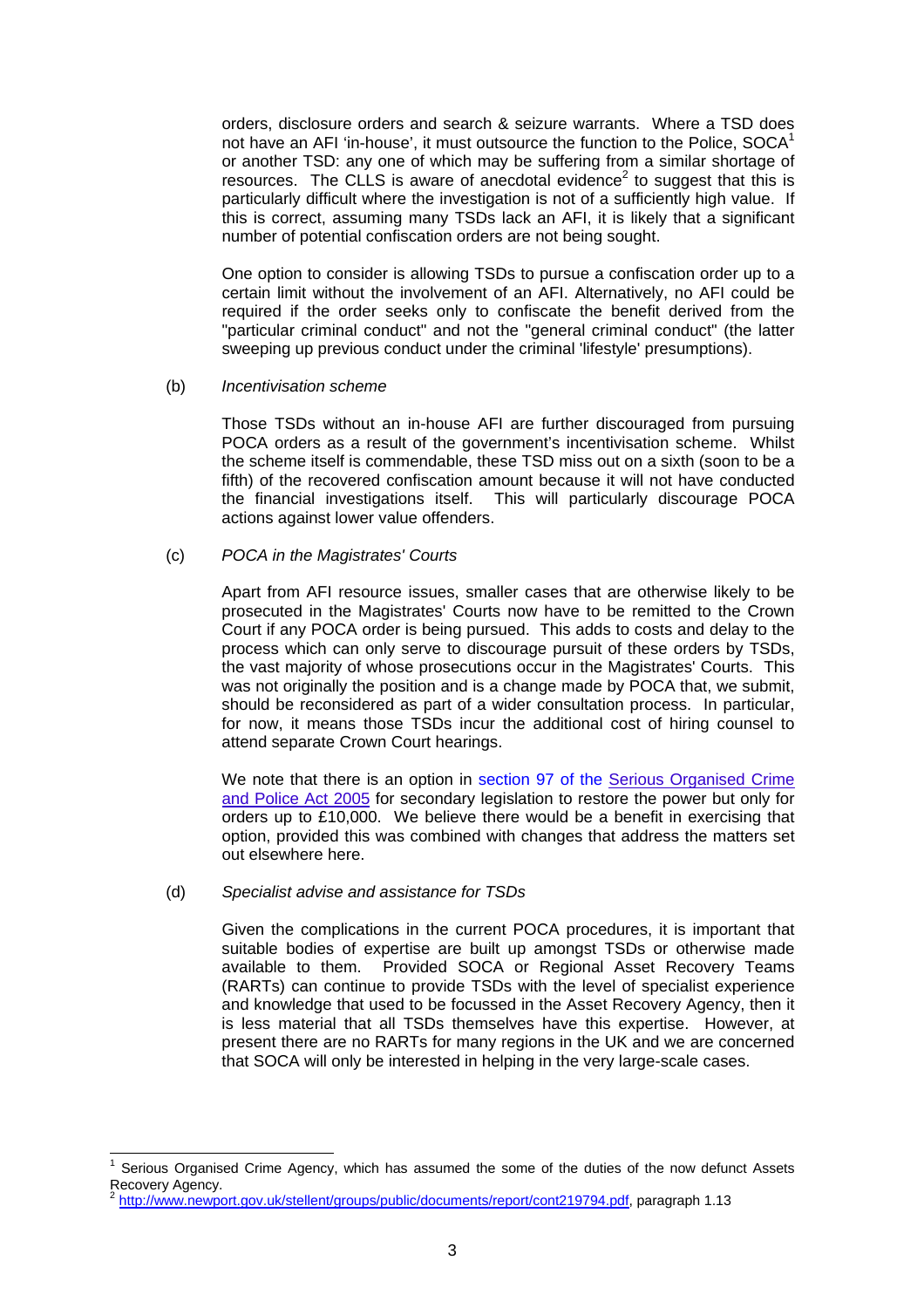# (e) *Omission of certain copyright offences from POCA*

Four copyright offences are not expressly covered by POCA. These offences are:

- $(A)$  s.107(2A)(a) infringement of copyright by communicating a work to the public in the course of a business
- $(B)$  s.107(2A)(b) infringement of copyright by communicating a work to the public otherwise than in the course of a business to such an extent as to affect prejudicially the owner of the copyright
- $(C)$  s.198(1A)(a) infringement of a performer's making available right in the course of a business (in the knowledge or reasonable belief that the act in question so infringes)
- (D) s.198(1A)(b) infringement of a performer's making available right otherwise that in the course of a business to such an extent as to affect prejudicially the owner of the making available right (in the knowledge or reasonable belief that the act in question so infringes)

It would seem that these offences are not specifically classed as Schedule 2 POCA 'lifestyle offences' because they were inserted into the CDPA after POCA was enacted. However, as it stands, none of these offences can give rise to a confiscation order unless it (a) generates income of £5,000 or more and (b) is committed over a period of at least 6 months or as part of a 'course of criminal activity'. Adding these offences to Schedule 2 POCA would contribute to the equalisation of the penalties for 'online' and 'physical' infringements and would therefore seem to be in the spirit of the Gowers Review.

In order to assess the effectiveness of the POCA confiscation regime specifically in respect of copyright offences, the CLLS also looks forward to the 2008 edition of the IP Crime Report. This should be more informative than the 2007 edition, which captured only one month of ss.107A and 198A CDPA being in force.

We believe it would have a real impact on this very damaging illegal trade in the UK if confiscation orders were routinely handed out in even the smallest of cases. It may mean a sentence of 100 hours community service plus a £500 fine (not untypical for counterfeiting offences) might be accompanied by, perhaps, a £4,000 confiscation order. This could lead to a van or truck being forfeited and not just the seized stock. It turns the overall penalty from being an irritating cost of doing the illegal business into a serious set back to their trade. Achieving this would require a careful look at how to make the process of obtaining confiscation orders much easier, cheaper and more attractive for law enforcement agencies.

# **2. OPTION 2- INTRODUCE EXCEPTIONAL STATUTORY MAXIMA OF £50,000 FOR COPYRIGHT OFFENCES**

2.1 *Should exceptional summary maxima be introduced for all copyright offences in the CDPA?*

As outlined above, the CLLS supports the increase of the maximum fine for copyright offences. It is likely to be of most impact on prosecutions where the income accruing to the defendant is between £5,000 and £50,000. It would also be of use against less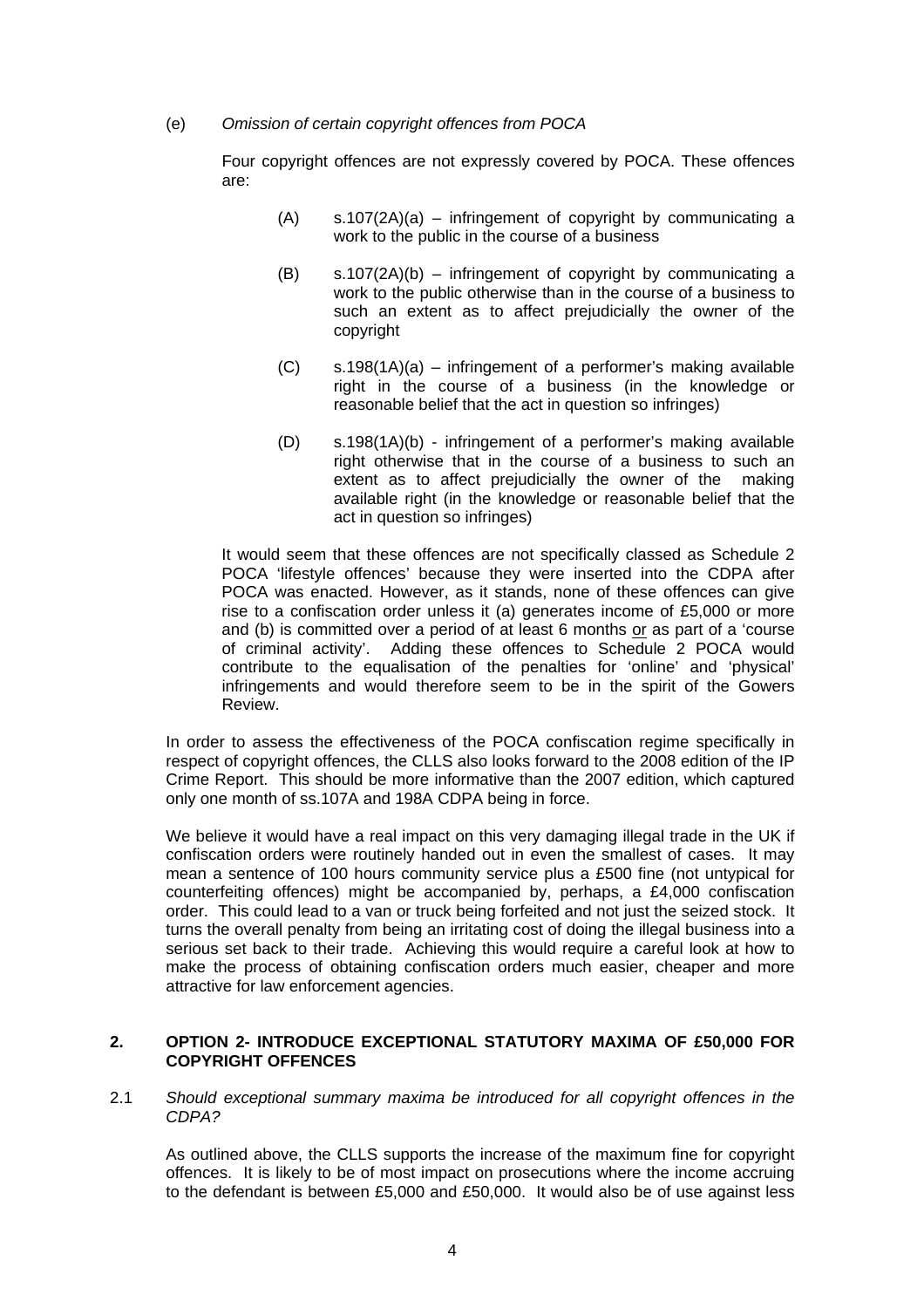sophisticated offenders whose substantial but 'one-off' offences do not require extensive investigation nor satisfy the 'lifestyle' requirements under POCA to engage the confiscation order procedure in the Crown Court. That assumes the POCA process remains as it currently is. As noted above, such offenders could be dealt with more swiftly and at lower public cost than via committal to the Crown Court.

The CLLS considers that the following are required to maximise the effectiveness of the increase:

- (a) A robust addition to the Magistrates' Sentencing Guidelines to cover copyright offences in the same way that offences under section 92 of the Trade Marks Act 1994 are currently covered. Without this the risk is that Magistrates, in the absence of tailored guidance, will simply commit to the Crown Court for sentencing any cases which relate to gains obviously in excess of £5,000 and the statutory increase will achieve very little. There may be no need for any modification to the Guidelines' '*Approach to the assessment of fines*' as the section dealing with '*offences committed for 'commercial' purposes*' already provides for illegal income derived (or expenditure illegally avoided) to be taken into account when setting the amount of the fine to be imposed. However, in order to allow the new maxima to bite fully, the CLLS suggests that this section be clarified so as to guide the court in applying the derived income amount within the new £50,000 framework. The CLLS recommends that the guideline fine be the amount which is closest to the derived income amount but which does not cause undue hardship.
- (b) Further judicial training in the area of copyright and IP offences (as noted in the Gowers Review, Recommendation 44).
- (c) A national media campaign to publicise the change and generally to contribute further to public awareness (including that of law makers and enforcers) about IP crime. It may be effective to have a campaign run through local TSDs to alert would-be offenders that the Magistrates' court just half a mile from their home has just had its fining powers increased 10-fold in respect of these offences.
- (d) Effective enforcement of the fines imposed. This should not require any additional measures, as fines currently imposed by the Crown Court (which could be between £5,000 and £50,000) are enforced by the referring or designated Magistrates' court.

Finally, we note that although this proposal accords with the spirit of the Gowers Review's Recommendation 36, it does not actually implement the Review. This is because it does not address the increase in maximum term of imprisonment for the offences at ss.107(2A) proposed by the Review. The CLLS agrees with the Gowers Review that the imprisonment penalties for these offences should be increased. This would equalise the penalties for online and physical copyright infringements and would indicate the government's commitment to its promise of tackling IP crime comprehensively and forcefully.

2.2 *Do you agree that one level (not to exceed £50,000) of exceptional statutory maxima should be set for all offences in the CDPA?*

The CLLS agrees that there is no reason to distinguish between the various copyright offences for the purpose of maximum fines and feels that the level of statutory maximum fine should not be less than £50,000 in order to achieve its purpose as discussed above.